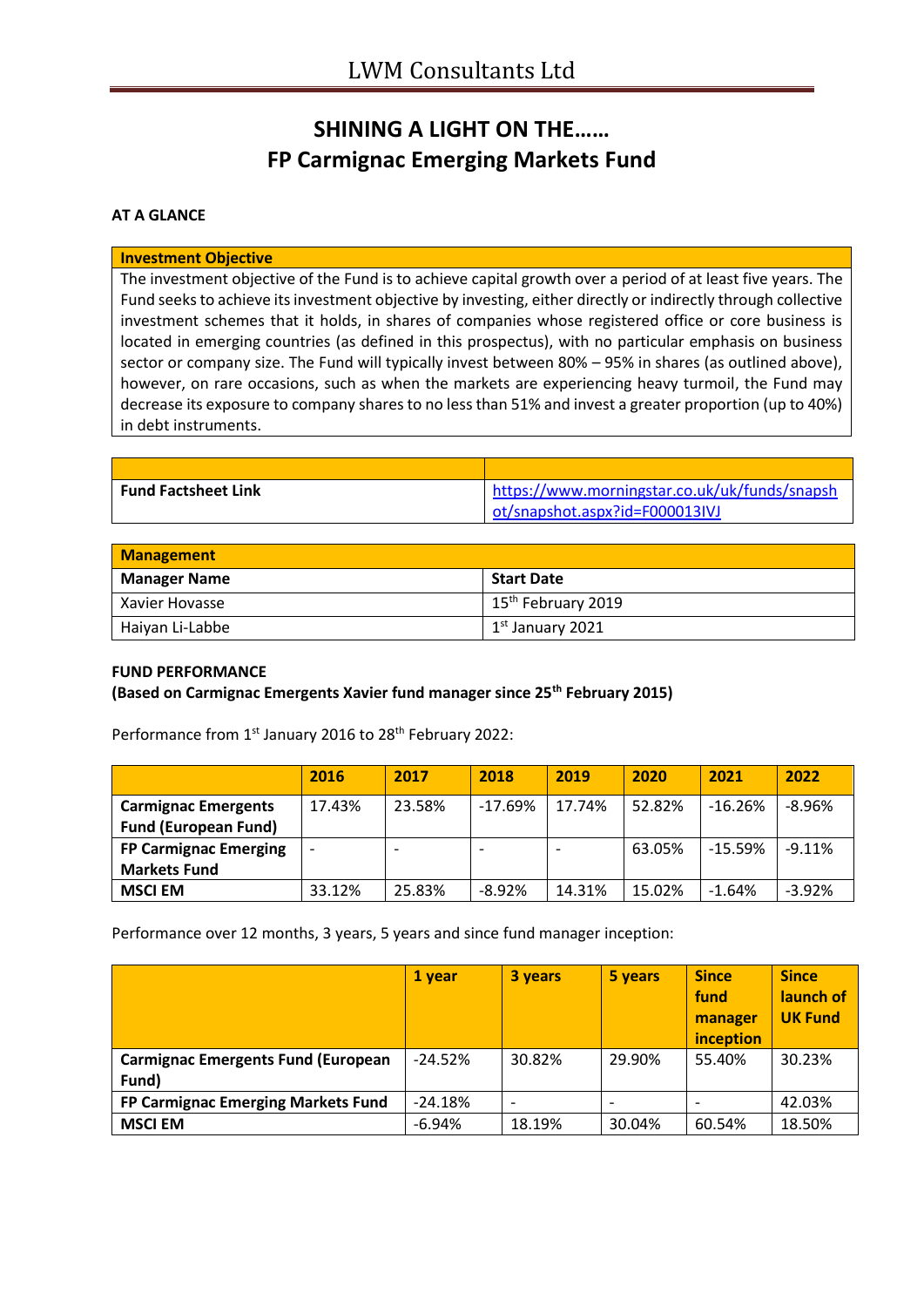*You should note that past performance is not a reliable indicator of future returns, and the value of your investments can fall as well as rise. The total return reflects performance without sales charges or the effects of taxation but is adjusted to reflect all on-going fund expenses and assumes reinvestment of dividends and capital gains. If adjusted for sales charges and the effects of taxation, the performance quoted would be reduced.*

| <b>Tracking</b><br><b>Error</b> | <b>Information</b><br><b>Ratio</b> | <b>Active</b><br><b>Share</b> | <b>Upside</b><br><b>Capture</b><br><b>Ratio</b> | <b>Downside</b><br><b>Capture</b><br><b>Ratio</b> | <b>Batting</b><br><b>Average</b> | <b>Beta</b> | <b>Alpha</b> | <b>Equity Style</b> |
|---------------------------------|------------------------------------|-------------------------------|-------------------------------------------------|---------------------------------------------------|----------------------------------|-------------|--------------|---------------------|
| 7.49                            | 0.48                               | 87.02                         | 136.54                                          | 126.29                                            | 58.33                            | 1.07        | 3.47         | Blend/Large         |

| <b>Volatility Measurements</b> |        |
|--------------------------------|--------|
| 3-Yr Std Dev (volatility)      | 17.39% |
| 3-Yr Mean Return (average)     | 9.37%  |

| <b>Investment Style Details</b> |        |
|---------------------------------|--------|
| Giant                           | 52.29% |
| Large                           | 24.26% |
| Medium                          | 10.50% |
| Small                           | 0.00%  |
| Micro                           | 0.00%  |

| Top 5 Holdings - 44 Equity Holdings |                               |       |
|-------------------------------------|-------------------------------|-------|
| Samsung Electronics Co Ltd          | Technology                    | 4.80% |
| Samsung Electronics Co Ltd Parti    | Technology                    | 4.40% |
| Grupo Financiero Banorte SAB de     | <b>Financial Services</b>     | 3.94% |
| Baidu Inc ADR                       | <b>Communication Services</b> | 3.71% |
| <b>TSMC</b>                         | Technology                    | 3.61% |

| Top 5 Sectors                 |        |
|-------------------------------|--------|
| Consumer Cyclical             | 19.81% |
| Technology                    | 19.30% |
| <b>Financial Services</b>     | 18.39% |
| <b>Communication Services</b> | 10.94% |
| Healthcare                    | 8.76%  |

| Top 5 Regions |        |
|---------------|--------|
| China         | 33.10% |
| South Korea   | 20.19% |
| <b>Brazil</b> | 11.12% |
| India         | 11.07% |
| Singapore     | 4.92%  |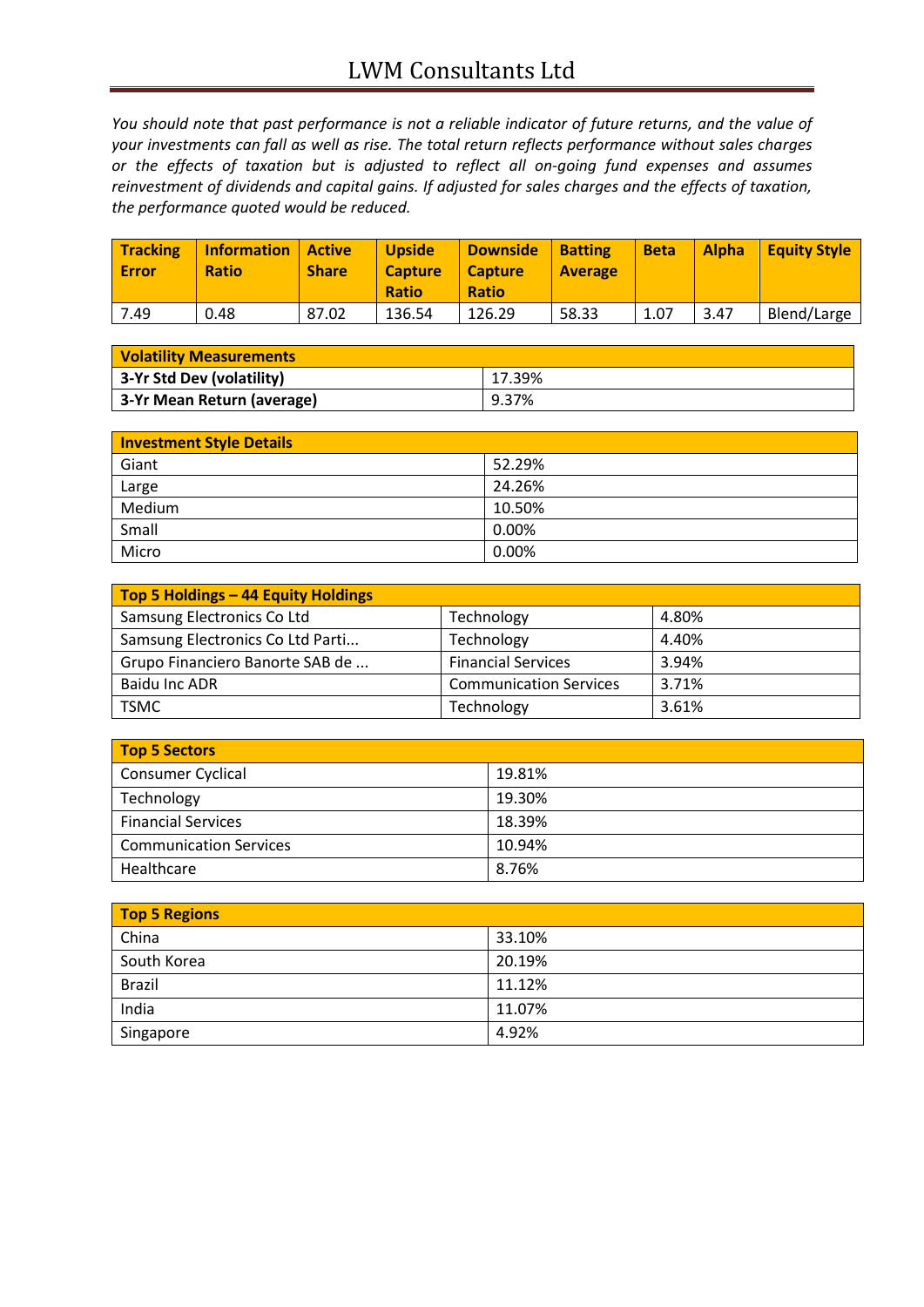## **UPDATE….**

Intellectually, Xavier is a fascinating fund manager, and this is one of the most interesting emerging funds we have discovered. It is an Article 9 Strategy with a fully integrated SRI and low carbon approach. It is a conviction driven fund with a focus on quality and growth. The fund has had a difficult period and coming into 2021 Xavier was positive for the outlook.

The events that are playing out are tragic for Ukrainians and for Europe, and the human side is important to reflect on. However from an investment viewpoint, this does and will impact asset price movements for this year. This is a black swan event. There were risks around the East of Ukraine, but no-one expected a full-scale war and the Russians trying to take control of the capital city. In terms of recent Black Swan events, he says this is akin to 9-11 and COVID. This changes everything and the impact will be felt for at least a couple of years.

The MSCI Russia index is down -63.6%. The fund did have exposure to Russia, and they had sold one holding and were reducing others. They have written down the value of the assets, so the fund effectively holds less than 1% in Russia. They were challenged as to why they hold Russian assets. Xavier explained that prior to this they had one of the best economies, with a fiscal surplus, trade surplus, FX reserves and gold reserves. So, a strong well managed economy with some excellent companies.

The reality was that the economy was being managed to build up a war chest. The sanctions against Russia were unexpected in terms of the severity, and these are crippling the economy. No-one knows the eventual outcome, but it could be Russia takes the Donbas Regions and Ukraine agree not to join NATO for ten years, but no-one knows.

They can't sell the assets they hold and if there is a resolve and markets open these stocks could provide significant upside for the fund, and at that stage a decision cannot be made as to whether to hold in the future.

The impact of all of this is massive across commodities because of what Russia supplies, whether it is wheat, oil, metal, or gas. Almost certainly Europe will fall into a recession, and this could have an impact on the French elections.

There has been contagion and China is down -11% this year. The fear is that China will move to take over Taiwan which they believe is unlikely. They have increased exposure on the back of this weakness adding in particularly to the green revolution. They have also taken advantage of some deep value names like Baidu. There are great opportunities at the moment where companies have large cash balance sheets and trading at almost zero valuations. It only needs a small amount of positive news for these to re-rate strongly.

The fund has a higher cash weighting at the moment and has reduced exposure to India and increased exposure to Brazil. They have moved to countries which will benefit from the uplift in oil and other commodity prices, meaning exposure to Latin America has increased to around 15%.

Xavier believes that at some point there will be a big re-bound in equities, and as everything is changing so the policies of central banks are likely to change which will benefit emerging markets. In terms of where they are investing, they have to be careful because some economies will be hit by higher commodity prices, and in turn some businesses will struggle, so navigating this is important.